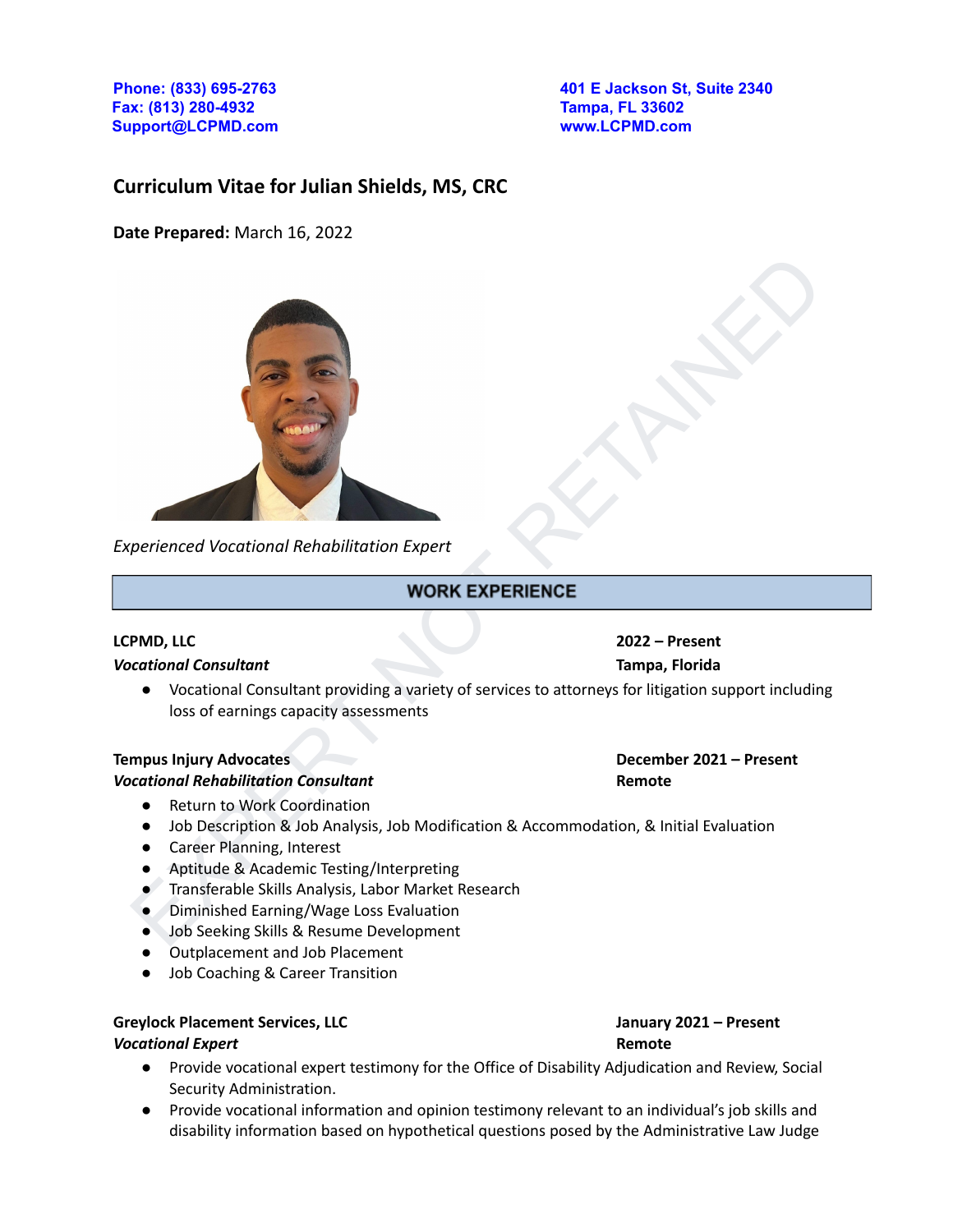regarding employment positions and the types of employment options nationally and regionally.

Knowledgeable and experienced with industrial and occupational trends and the local labor market conditions. Utilize County Business Patterns by the Bureau of Census and the U.S. Bureau of Labor Statistics. Skilled with the use of vocational reference sources to include (not limited to) the Dictionary of Occupational Titles, Selected Characteristics of Occupations, Occupational Outlook Handbook, the Job Browser Pro/SkillTran

# **Apogee Solutions July 2020 – Present**

# *Vocational Rehabilitation Consultant* **Remote**

- erational Rehabilitation Consultant<br>
excellent and Rehabilitation Consultant<br>
excellent the Office of Vorckers Compensation Program, Division of Federal Employees<br>
Compensation (OWCP/DFEC) Vocational Rehabilitation Program ● Work with the Office of Workers Compensation Program, Division of Federal Employees Compensation (OWCP/DFEC) Vocational Rehabilitation Program to assist claimants/injured workers (IWs) covered by the Federal Employees Compensation Act (FECA) to return to gainful employment. Assist the injured worker find employment primary goal of reemployment with a job consistent with the physical and vocational abilities minimizing wage loss.
- Provide face–to-face, telephonic, and/or electronic services to address the injured worker rehabilitation and return to work efforts
- Meeting/communicating with injured workers, medical and rehabilitation providers, previous or new employers and staff of the state employment agencies to facilitate the injured worker rehabilitation and return to work.
- Assisting with preparation for, and arrangement of, vocational testing or medical/occupational rehabilitation programs.
- Working with DFEC Field Nurses (FN) to facilitate rehabilitation and return to work efforts.

# **TruNorth Work/Life Solutions, Inc. July 2020 – March 2021**

# *Vocational Rehabilitation Consultant* **Remote**

- Work with the Office of Workers Compensation Program, Division of Federal Employees Compensation (OWCP/DFEC) Vocational Rehabilitation Program to assist claimants/injured workers (IWs) covered by the Federal Employees Compensation Act (FECA) to return to gainful employment. Assist the injured worker find employment primary goal of reemployment with a job consistent with the physical and vocational abilities minimizing wage loss.
- Provide face–to-face, telephonic, and/or electronic services to address the injured worker rehabilitation and return to work efforts
- Meeting/communicating with injured workers, medical and rehabilitation providers, previous or new employers and staff of the state employment agencies to facilitate the injured worker rehabilitation and return to work.
- Assisting with preparation for, and arrangement of, vocational testing or medical/occupational rehabilitation programs.
- Working with DFEC Field Nurses (FN) to facilitate rehabilitation and return to work efforts.

# *Vocational Rehabilitation Consultant* **Remote**

- Perform reemployment assessments and reemployment services within the Florida workers' compensation system
- Perform earning capacity analysis for personal injury, employment law, medical malpractice and marital dissolution cases
- Perform life care planning services for workers' compensation, personal injury, medical malpractice and eldercare cases

# **CaseVantage, Inc February 2020 – Present**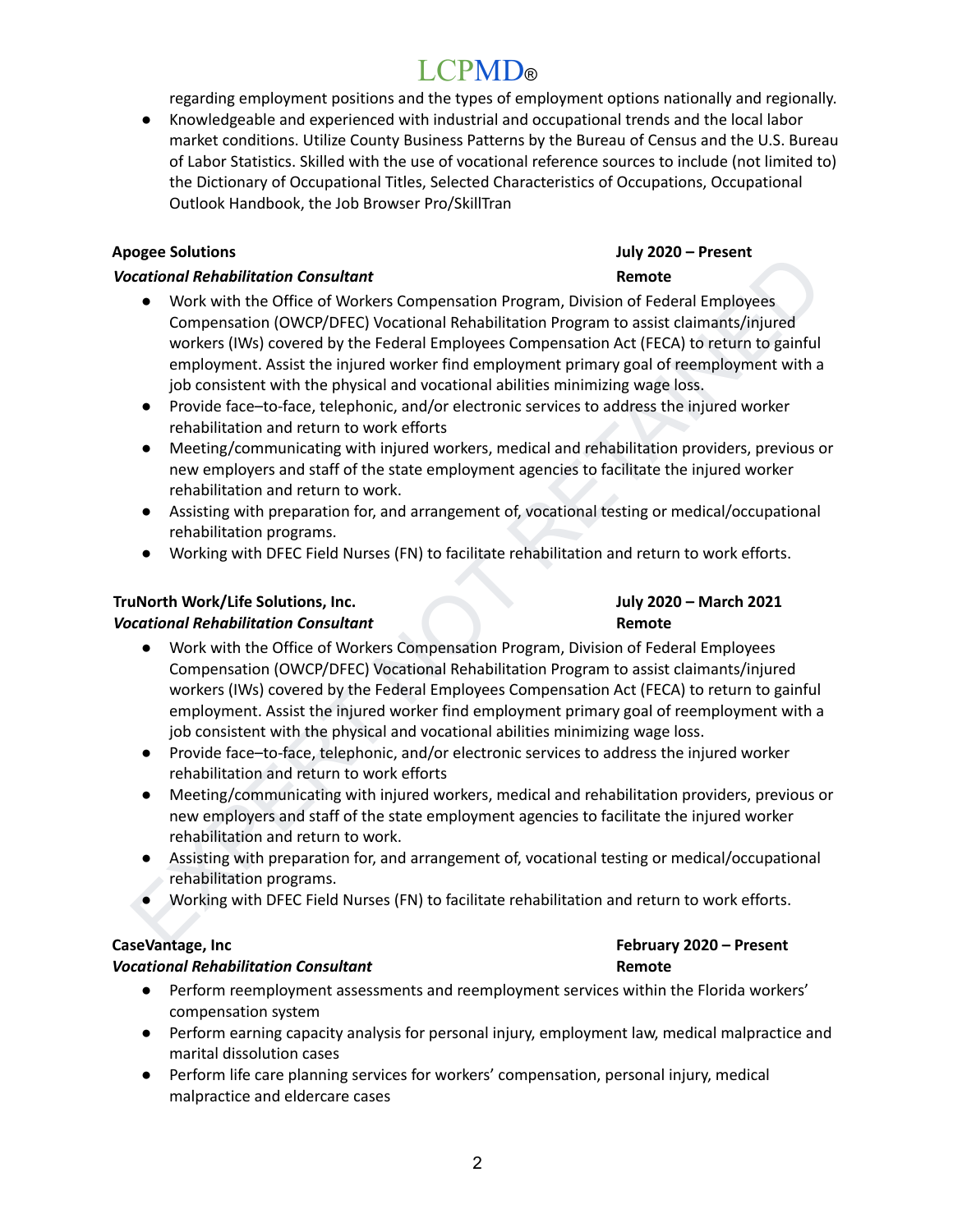● Provide vocational summaries, labor market surveys, and job development services for clients

## **Bloom Consulting, Vocational Evaluations / Services LLC August 2019 – August 2020**

# *Vocational Rehabilitation Consultant* **Remote**

- Provide Job Coaching Services
- Vocational Adjustment Training
- Job Placement Services
- Case Management
- Supported Employment Assessments /Services
- Vocational Evaluations
- Work Experience Assessments/Services
- Pre-ETS Services

# **Randall McDaniel & Associates, LLC Sept 2018 – March 2021**

## *Associate Vocational Expert* **Auburn, AL**

● Provide vocational and / or life care planning testimony in workers' compensation, personal injury, or divorce litigation and vocational expertise in social security disability hearings.

# **Empatha February 2019 – May 2019**

### *PGAP Provider* **Remote**

- Delivered an integrated program for early delayed return to work clients.
- PGAP® is a behavioral life-role re-integration return to work program that targets and reduces psychosocial factors such as Catastrophic Thinking, Perceived Injustice, Fear Avoidance and Disability Beliefs.
- Used PGAP® interventions for occupational and non-occupational disabilities.

# **Career Development Training Center August 2017 – March 2019**

# *Independent Job Developer* **Birmingham, AL**

- Sub-contractor to the Federal Government for Social Security through ticket to work program.
- Responsible for providing counseling services to clients and helping them become gainfully employed throughout America.
- Tasked with finding unique jobs opportunities that will accommodate people with disabilities while providing them an opportunity to be an asset to the employer
- Case Management<br>
 Supported Employment Assessments/Services<br>
 Voctional Evaluations<br>
 Voctional Evaluations<br>
 Mother Services<br>
 Pre-ETS Services<br>
 Pre-ETS Services<br>
 Pre-ETS Services<br>
 Pre-ITS Services<br>
 Provi ● Worked with all types of people ranging from former criminals to people with disabilities, bipolar, impulse control, paraplegics, severe arthritis, degenerative back problems, among other disabilities
	- Assist clients with resumes and the proper way to disclose their disability and criminal background if needed in the interviewing process
	- Educate employers to help change their mindset about people with disabilities and consult about benefits they would receive as a result from hiring people through the ticket to work program.

## **Easter Seals Central Alabama May 2017 – November 2017** *Job Placement Specialist Volunteer* **Montgomery, AL**

● Assisted Easter Seals Central Alabama with create job-ready programs

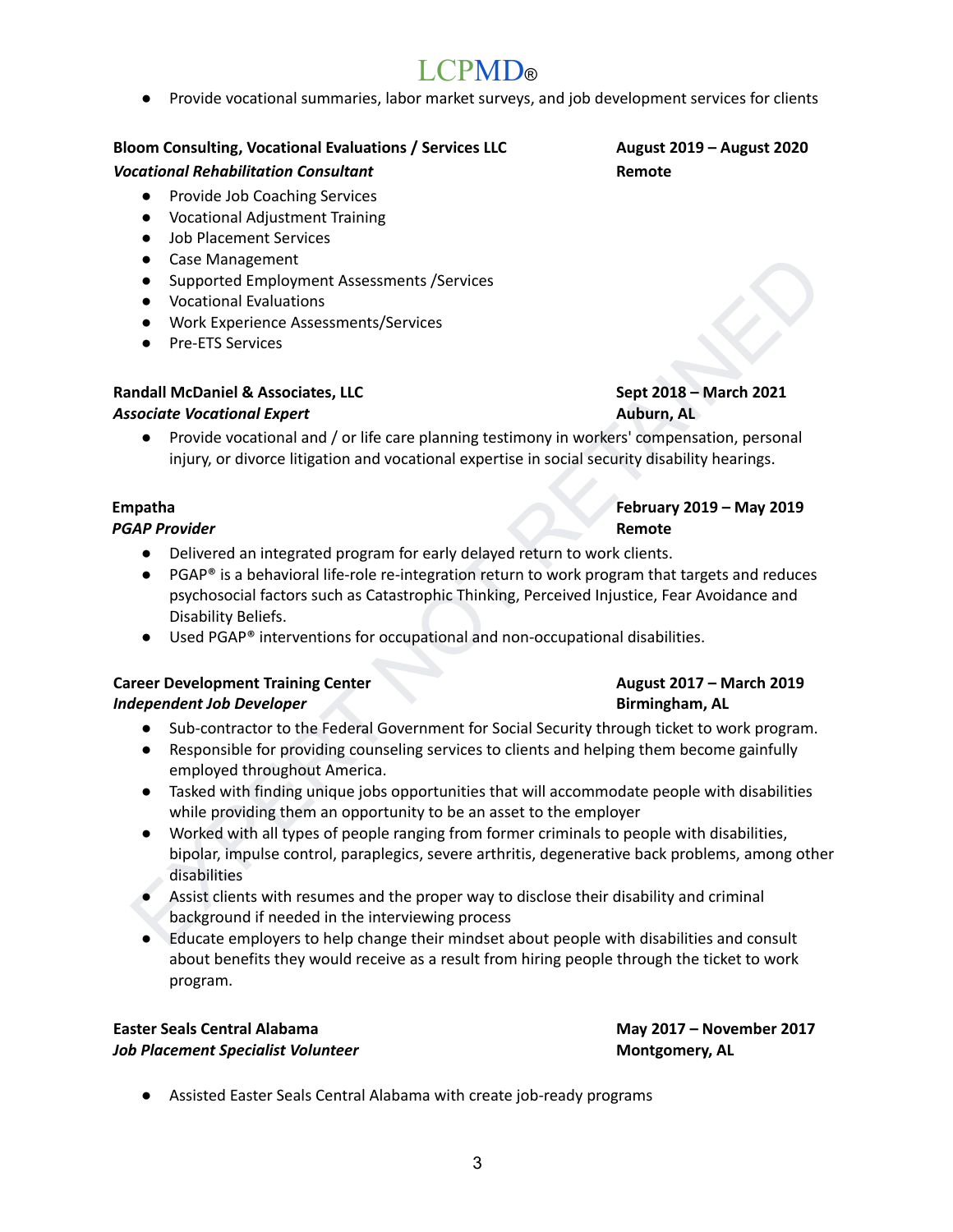# LCPM<sub>D®</sub>

- Work to find employment and assist employers in meeting manpower needs
- Involved with people looking for a first-time job and re-entering the workforce and decided if it is a good match between the employee and employer.
- Assisted with the learning disability program.
- Eased the transition from high school to college for students with learning disabilities and their families.
- Helped adults of any age who had learning disabilities, attention deficit disorder, and other cognitive disabilities become employed.
- Supervised students and helped them discover their learning strategies to help succeed in college
- Supervised students and helped them discover their learning strategies to help succeed in<br>
 Involved with building work and job readmess skills and putting seniors back to work in the<br>
torowork in the community. Some ● Involved with building work and job readiness skills and putting seniors back to work in the community. Some of the examples of job placement positions included: Assistant or support positions in healthcare facilities or office settings, serving meals to the elderly, childcare or teachers' assistants, data entry clerks, grounds maintenance, industrial assembler.

**Auburn University** Auburn, AL Doctor of Philosophy (Ph.D.) Tentative August 2022

### **Alabama State University** Montgomery, AL

Master of Science Rehabilitation Counseling 2018

### **Alabama State University** Montgomery, AL

Bachelor of Science Rehabilitation Science 2016

### **Safehouse Ministries May 2020 – July 2020**

### *Substance Abuse Addiction Counselor* **Columbus, GA**

- Counsel patients in individual and group sessions by listening to their stories, concerns or issues and providing feedback, including teaching them coping techniques and offering advice on their current situations
- Conduct screening interviews to determine the need for a drug and alcohol assessment and for emergent care services in the specific areas of detoxification, prenatal care, and psychiatric care; make referrals to appropriate health and human services agencies as needed based on the outcome of the screening interview
- Work with other professional staff to collaborate on treatment methods and plans for patients and to assess suitability for counseling services or referrals to other treatment centers
- Provide job development skills training once clients have remained sober for 60 days and help them become employed

# **Teaching & Guiding Counseling and Consulting Services February 2019—May 2019** *Mental Health Therapist* **Valley, AL**

● Delivered ongoing individual, family, and group therapy to referred Department of Human Resource (DHR) Chambers County clients who present with a variety of concerns; facilitated counseling sessions in the home and at school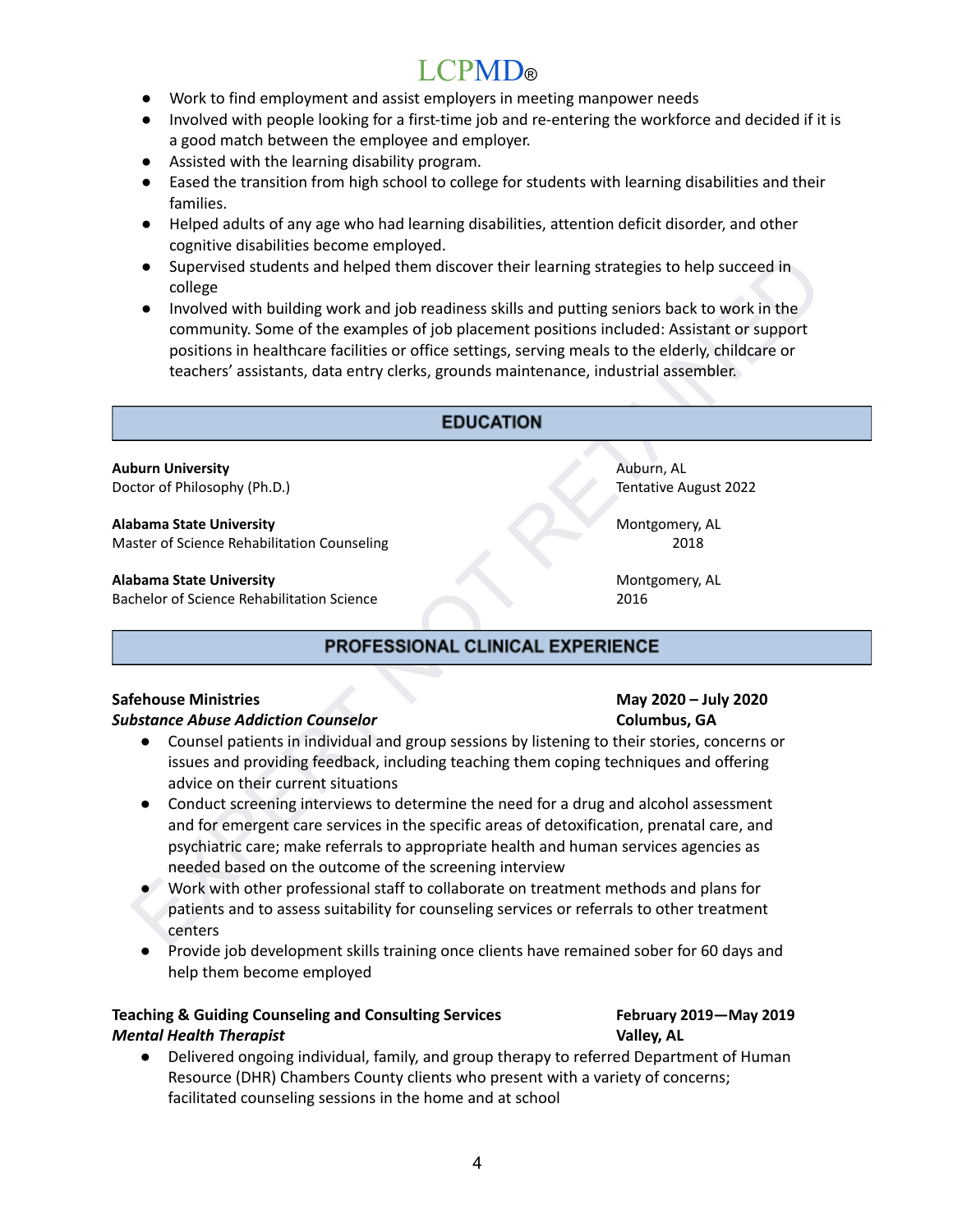- Contributed to weekly and monthly treatment team staffing, collaborating with colleagues and DHR to ensure the strongest treatment plan for each client
- Performed case management responsibilities i.e. progress notes, monthly summaries, activity logs, etc.
- Presented cases in weekly clinical staff meeting; participates in weekly seminars with topics addressing ethics, assessments, treatment plans, etc.

### **Auburn University** Fall 2018 - present

*Graduate Teaching Assistant/CED Recruitment Coordinator* Auburn, AL Department of Special Education, Rehabilitation, & Counseling

**Assistant to the Dean of Harold Murphy Graduate School** 

**Alabama State University**<br> *Assistant to the Dean of Harold Murphy Graduate School* Montgomery, AL Montgomery, AL

### **Alabama State University, Montgomery, AL**

**ACADEMIC EXPERIENCE**<br> **Example of the Continent Condinator**<br> **Examplement of Special Education, Rehabilitation, & Counseling**<br> **Auburn, AL**<br> **Partners of Special Education, Rehabilitation, & Counseling<br>
August 2017 - Dece** Undergraduate Courses: REH 201- Introduction to Rehabilitation Service Instructor of record Fall 2020

### **Auburn University, Auburn, AL**

Undergraduate Courses: COUN 3003 – Career Success Instructor of record Fall 2020

RSED 4130 – Ethical Practices in Rehabilitation Instruction of record Fall 2020

RSED 5220 Placement Services in Rehabilitation Instructor of record Summer 2020

COUN 4910: Practicum Course Fall 2019, Spring 2019, Spring 2020

COUN 5230: Assistive Technology Instructor of record Spring 2019

COUN 5210: Occupational Information Instructor of record Spring 2020

COUN 1000 Career Exploration & Orientation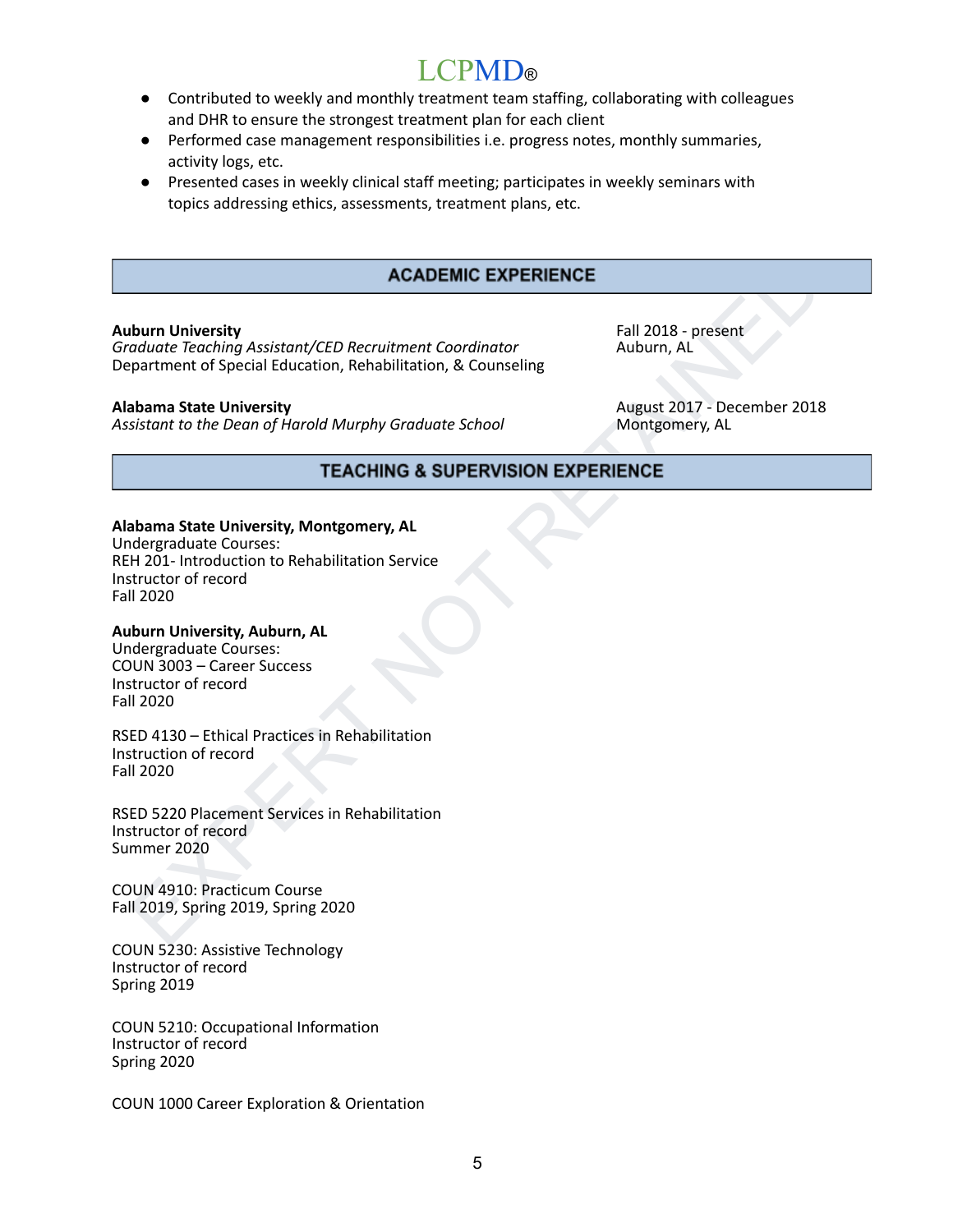Instructor of record Fall 2018, Spring 2019

### **COURSES CO-TAUGHT & GUEST LECTURES UNDER FACULTY SUPERVISION**

Auburn University, Auburn, AL Graduate Courses:

COUN 7230: Career Development and Vocational Appraisal Facilitated a lecture on how to use and interpret vocational assessments Summer 2019; Co-instructor under supervision of Dr. Taylor, PhD (Assistant Professor)

COUN 7230: Career Development and Vocational Appraisal Facilitated a lecture on using career assessments with adolescents Summer 2019; Co-instructor under supervision of Dr. Taylor, PhD (Assistant Professor)

COUN 7400: Orientation to Professional Counseling Facilitated a lecture on client rights and counselor responsibilities Fall 2018; Co-instructor under supervision of Dr. Lanier, PhD (Assistant Professor)

COUN 7400: Orientation to Professional Counseling Facilitated a lecture on self – care strategies for counseling professionals Fall 2018; Co-instructor under supervision of Dr. Lanier, PhD (Assistant Professor)

### **CLINICAL SUPERVISION**

Auburn University, Auburn, AL

COUN 8910: Practicum – Counselor Education Supervision Doctoral Clinical Supervisor Fall 2019

### **INVITED CAMPUS TALKS**

Alabama State University, Montgomery, Alabama

UN 7230. Carere Development and Vocational Appraisal<br>
Clintated a lecture on how to use and interpret vocational assessments<br>
mmer 2019; Co-instructor under supervision of Dr. Taylor, PhD (Assistant Professor)<br>
EXPERT DEVI Graduate Courses: College of Business administration Facilitated a workshop on resumes, interviews, and social media to gain employment (March 2017)

### **TEXTBOOKS**

Shields, J. Finding a lifestyle through an exploration of self. Dubuque: Kendall Hunt Publishing Company, 2019.

### **PUBLICATIONS**

Shields, J., Pechek, A., Brinck, E., & Sprong, M. (2020). Strategies for Improving Employment Outcomes of Veterans Diagnosed with Post-Traumatic Stress Disorder (PTSD). The Rehabilitation Professional Journal, 28(4), 225-244.

Rocha, O., Shields, J., Bloom, B., Byrne, L., Paine, W., Bailey, E., . . . Watson, E. (2020). Position Paper on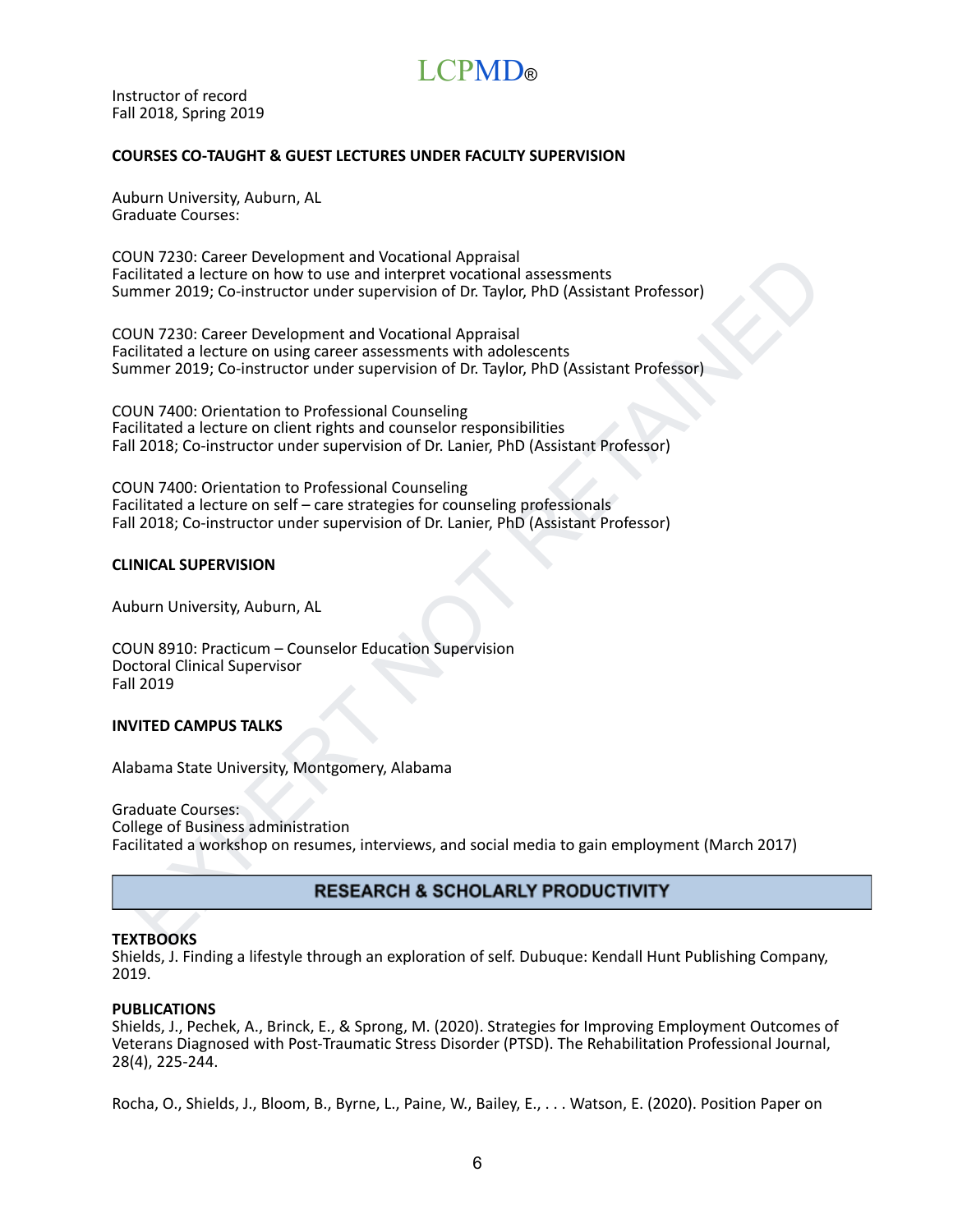Vocational Rehabilitation Counselor Education Level Requirements for Providers of Transition Assessments and Career Development. The Rehabilitation Professional, 28 (4), 215-224.

# PEER-REVIEWED SCHOLARLY PRESENTATIONS

### **NATIONAL**

Bloom, B. & Shields, J. (October 2020) How to add Transition Services to your Practice. International Association Rehabilitation Professionals Virtual Conference & Virtual Symposium. Remote.

Kartovicky, L., Worthey, B., Shields, J., Bell, B. (November 2019). Supervision Strategies for Counselor Educators Working with Rehabilitation Counseling Students. National Council Rehabilitation Education. Washington, D.C.

Harris, L., Shields, J. (October 2019). Navigating Power Dynamics, Identity Development, and Microaggressions: The Multifaceted Stress of Minority Identities in Graduate Studies. Black Doctoral Annual Network Conference. Newark, New Jersey

Park, J., Shields, J. (April 2019) Integrating Multicultural Competency and Social Advocacy into the Rehabilitation Counseling Curriculum. National Rehabilitation Council on Education. San Diego, California

### **REGIONAL & STATE**

**KITONAL**<br>TORAL CONDITION CONDEPT 2020) How to add Transition Services to your Practice. International<br>position Rehabilitation Professionals Virtual Conference & Virtual Symposium. Remote.<br>Totaky, L., Worthey, B., Shields, Derzis, N., Shields, J., Kartavicky, L., Worthey, B. (December 2019). How the evolution of the ACA and CRCC code of ethics impacts the practice of rehabilitation counselors. Alabama Rehabilitation Association conference. Orange Beach, Alabama

Shields, J. (August 2019). Career development for individuals transitioning through emerging adulthood. Alpha Phi Alpha fraternity scholarship breakfast. Huntsville, Alabama

Derzis, N., Shields, J., Kartovicky, L. (May 2019) Increasing school counselors' awareness regarding functional limitations of disabilities and disability etiquette. Alabama Governor's Youth Leadership Forum. Troy, Alabama

Park, J., Shields, J., Worthey, B. (July 2019) Webinar of CRC prep material for online distance rehabilitation counseling program. Auburn University.

Harrell, L., Shields, J., Kartavicky, L. (November 2018) Having an Invisible disability does not make you invisible. Alabama Counseling Association. Birmingham, Alabama

Shields, J. Montgomery, T., White, D. (November 2018) Recruitment Plan for Auburn University Graduate Counseling Programs. Auburn, Alabama

Shields, J., Cummings, W., Pickett, L., Davis, J., Miree, J., Johnson, M. (March 2017) Mental Health Awareness: Looking Through the Lens of Diversity. College of Health Sciences, Alabama State University

# **INVITED PRESENTATIONS & WORKSHOPS**

Shields, J., White, D.M., Gunther, D., Worthey, B., & Montgomery, T. (2019). Career readiness & success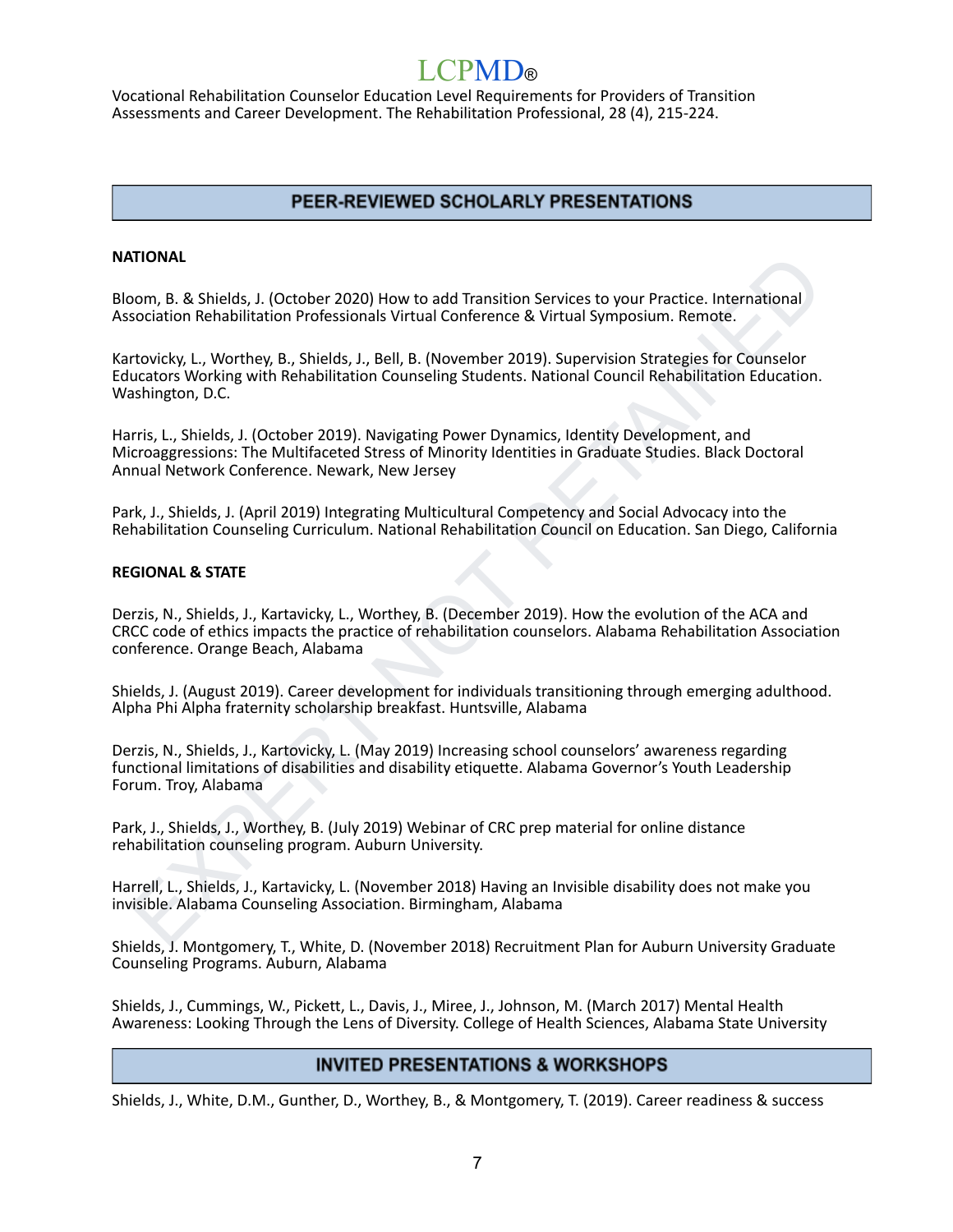# $\Gamma$ PM $\Gamma$

for students living with a disability. Alabama Transition Conference (ATC), Opelika, AL

Shields, J. (February 2019). How to pass the CRC test. Montgomery, AL

Shields, J., Pickett, L. (October 2017) Searching for jobs with disabilities in mind. Easter Seals Central Alabama

### **PROFESSIONAL AFFLIATIONS**

| INTERNATIONAL/NATIONAL                                                                                                                                                                                               |                                  |
|----------------------------------------------------------------------------------------------------------------------------------------------------------------------------------------------------------------------|----------------------------------|
| National Council on Rehabilitation Education                                                                                                                                                                         | 2018 - present                   |
| Chi Sigma Iota International Honors Society (CSI)<br><b>International Association of Rehabilitation Professionals</b>                                                                                                | 2019 - present<br>2017 - present |
|                                                                                                                                                                                                                      |                                  |
| <b>REGIONAL</b>                                                                                                                                                                                                      |                                  |
| Chi Sigma Iota International Honors Society, Iota Delta Sigma Chapter                                                                                                                                                | 2018 - Current                   |
| <b>STATE</b>                                                                                                                                                                                                         |                                  |
| Alabama Association for Counselor Education and Supervision                                                                                                                                                          | 2018 - present                   |
| Alabama Counseling Association (ALCA)                                                                                                                                                                                | 2018 - present                   |
| Alabama Association of Multicultural Counseling and Development (AAMCD)                                                                                                                                              | 2018 - present                   |
| Alabama Department of Rehabilitation Counseling Association (ALDARCA)                                                                                                                                                | 2018 - present                   |
| <b>LEADERSHIP APPOINTMENTS</b>                                                                                                                                                                                       |                                  |
|                                                                                                                                                                                                                      |                                  |
| <b>NATIONAL</b>                                                                                                                                                                                                      |                                  |
| Student representative, International Association of Rehabilitation Professionals                                                                                                                                    | 2019 - present                   |
| <b>REGIONAL &amp; STATE</b>                                                                                                                                                                                          |                                  |
| CED Doctoral Representative, Chi Sigma Iota (CSI), Iota Delta Sigma Chapter                                                                                                                                          | 2019 - present                   |
| Treasure, Alabama Division of the American Rehabilitation Counseling Association                                                                                                                                     | 2019 - 2020                      |
| President, Alabama Division of the American Rehabilitation Counseling Association<br>2020 - 2021                                                                                                                     |                                  |
| Program advisory board member, Alabama State University College of Health Sciences                                                                                                                                   | 2018 - present                   |
| <b>SPECIALIZED TRAINING</b>                                                                                                                                                                                          |                                  |
|                                                                                                                                                                                                                      |                                  |
|                                                                                                                                                                                                                      |                                  |
| Tyler, J., Gunther, J, Kartovicky, L., Montgomery, T., Shields, J., White, D., Worthey, B., & Bell, B.                                                                                                               |                                  |
| (2019). The supervisor toolbox: A training for site supervisors. Created content and recorded a two-hour<br>site supervisor webinar training for counseling program site supervisors. Auburn University, Auburn, AL. |                                  |
|                                                                                                                                                                                                                      |                                  |
|                                                                                                                                                                                                                      |                                  |
| Park, J. & Shields, J. (July 2019) Webinar of CRC prep material for online distance rehabilitation                                                                                                                   |                                  |

### **NATIONAL**

Park, J. & Shields, J. (July 2019) Webinar of CRC prep material for online distance rehabilitation counseling program. Auburn University.

# **PROFESSIONAL LICENSE & CERTIFICATIONS**

Certified Rehabilitation Counselor (CRC) #356082 2018 - Present<br>
Progressive Goal Attainment Program (PGAP) 2019 - Present Progressive Goal Attainment Program (PGAP)<br>
Applied Suicide Intervention Skills Training (ASIST) 2019 - Present Applied Suicide Intervention Skills Training (ASIST)